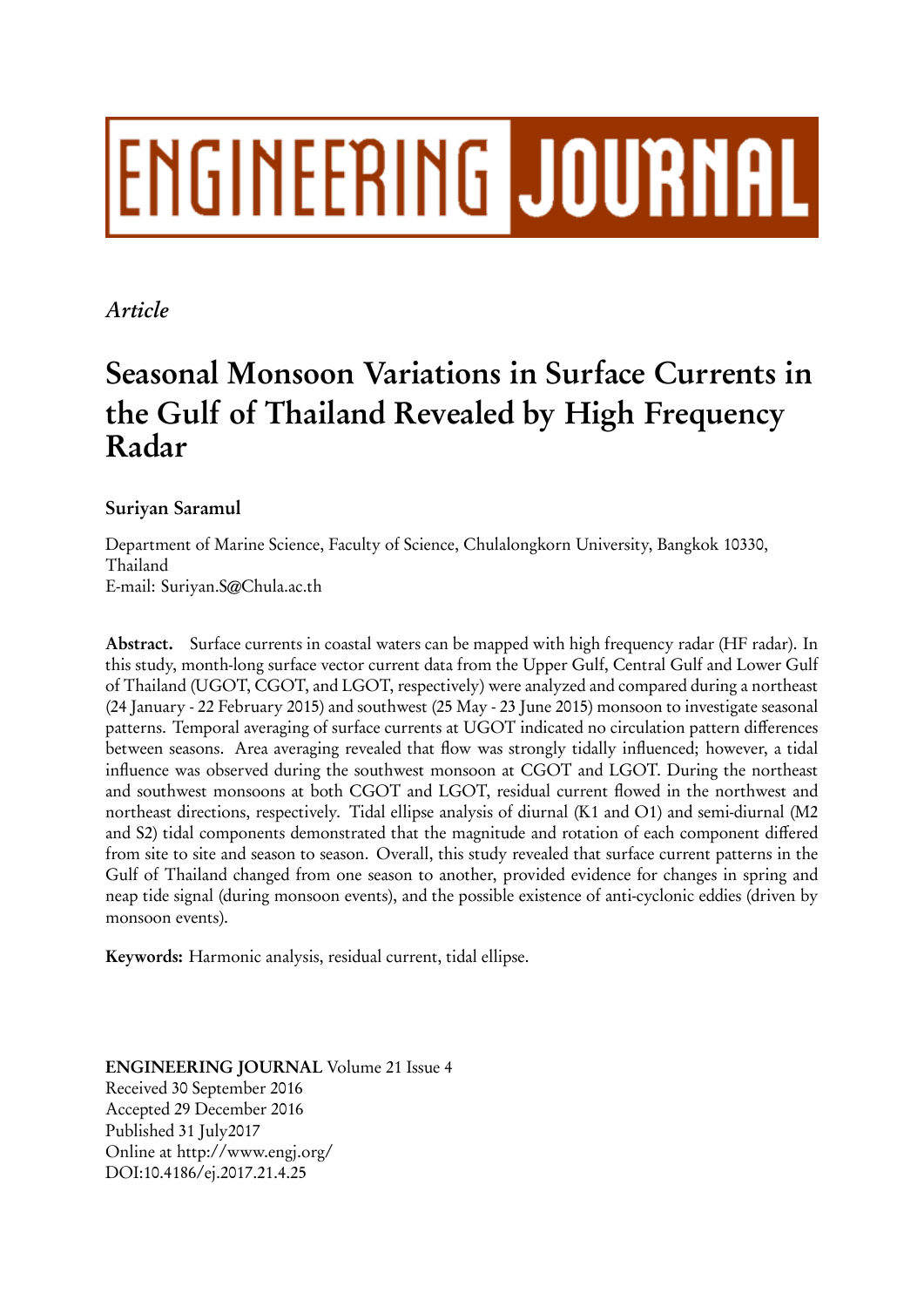#### **1. Introduction**

The Gulf of Thailand is a semi-enclosed, shallow coastal basin situated in the northwestern part of the Sundra Shelf. This area is heavily utilized for tourism activities, artisan and commercial fisheries, natural gas industries, and maritime traffic; all of these activities can result in ocean pollution and/or marine accidents. For example, the oil spill off the coast of Rayong Province, Thailand on July 27, 2013 caused approximately 50,000 liters of crude oil to be released into coastal waters. A strong northeast prevailing wind enhanced dispersal of oil toward Samed Island, a popular tourist attraction on the east coast of Thailand. This incident damaged both coastal environments and economies in all impacted areas.

The movement of an oil slick on the coastal ocean surfaces is a result of surface currents that are caused by tides, wind, and other factors. Hence, it is necessary to understand surface current patterns in the coastal areas to understand and/or predict the impacts of contaminants. In order to understand surface current patterns, numerical modeling and/or field measurements are required. One technology used to measure surface currents is high frequency radar (HF radar) system.

Shore-based HF radar systems can measure and map surface currents to distance approximately 200 kilometers from the shoreline depending on the frequency employed. The small discrepancy in frequency (Doppler shift) between the transmitted signal from an onshore instrument and the backscattered signal from the sea surface is analyzed to obtain the motion of sea surface waters [1, 2, 3, 4, 5]. One of the advantages of HF radar over other current measurement technologies is the ability to simultaneously measure variability in both time and space [6]. Numerous previous studies have revealed positive advantages of HF radar in coastal sciences, for example, the validation of HF radar [7]; model validation [8, 9, 10, 11, 12]; HF radar and satellite data comparison [13]; data assimilation [14, 15]; and surface current patterns [16, 17, 18, 6, 19]. In addition, HF radar can be used to predict the arrival time of tsunami waves [20] and to indirectly estimate wind speeds [21].

Since 2011, surface currents derived from HF radar in Thai Waters have been measured by two government agencies, the Thai Meteorological Department (TMD) and the Geo-Informatics and Space Technology Development Agency (GISTDA). In total, 18 stations have been installed along the coast of Thailand in both the Gulf of Thailand and the Andaman Sea. Thus, there are more than 5 years of continuous surface current data in Thailand available from the two agencies. However, research and/or publications related to such measurements/data in Thai Waters are not available.

The objective of this study was to investigate the seasonal surface current patterns derived from HF radar systems in the Gulf of Thailand. Due to the sparsity of space-time data, only the surface current data obtained from GISTDA were used. Hourly total surface currents of one month data for each season were analyzed to describe the circulation patterns in the Gulf of Thailand.

#### **2. Materials and Methods**

There are three sites, with a total of 12 stations, of HF radar measurement along the coast of Thailand operated by GISTDA, including the Upper Gulf (UGOT), Central Gulf (CGOT) and Lower Gulf (LGOT) of Thailand (Fig. 1; the names and geographical coordinates of each station are shown in Table 1). In this study, the total vector currents (hourly data; *u−* and *v−*velocity components) derived from the radial currents at each site were retrieved from the GISTDA website for two periods, during the northeast monsoon (January 24, 2015 - February 22, 2015) and the southwest monsoon (May 25, 2015 - June 23, 2015). The maximum number of hourly data points for each season is 720; each data point with less than 648 points (90%) for the northeast monsoon and 576 points (80%) for the southwest monsoon was excluded from the analyses. Mathematically, tides in the ocean can be represented as the supperposition of sinuosoidal waves, each of which have their own amplitude and frequency. Generally, there are approximately 4 major components representing tides in the ocean, which are K1, O1, M2 and S2 (name, symbol, period and frequency of each components are presented in Table 2). Tidal parameters, major axis, minor axis, and ellipse orientation of four major tidal components as mentioned above were extracted from surface current data using tidal harmonic analysis software, UTide [22].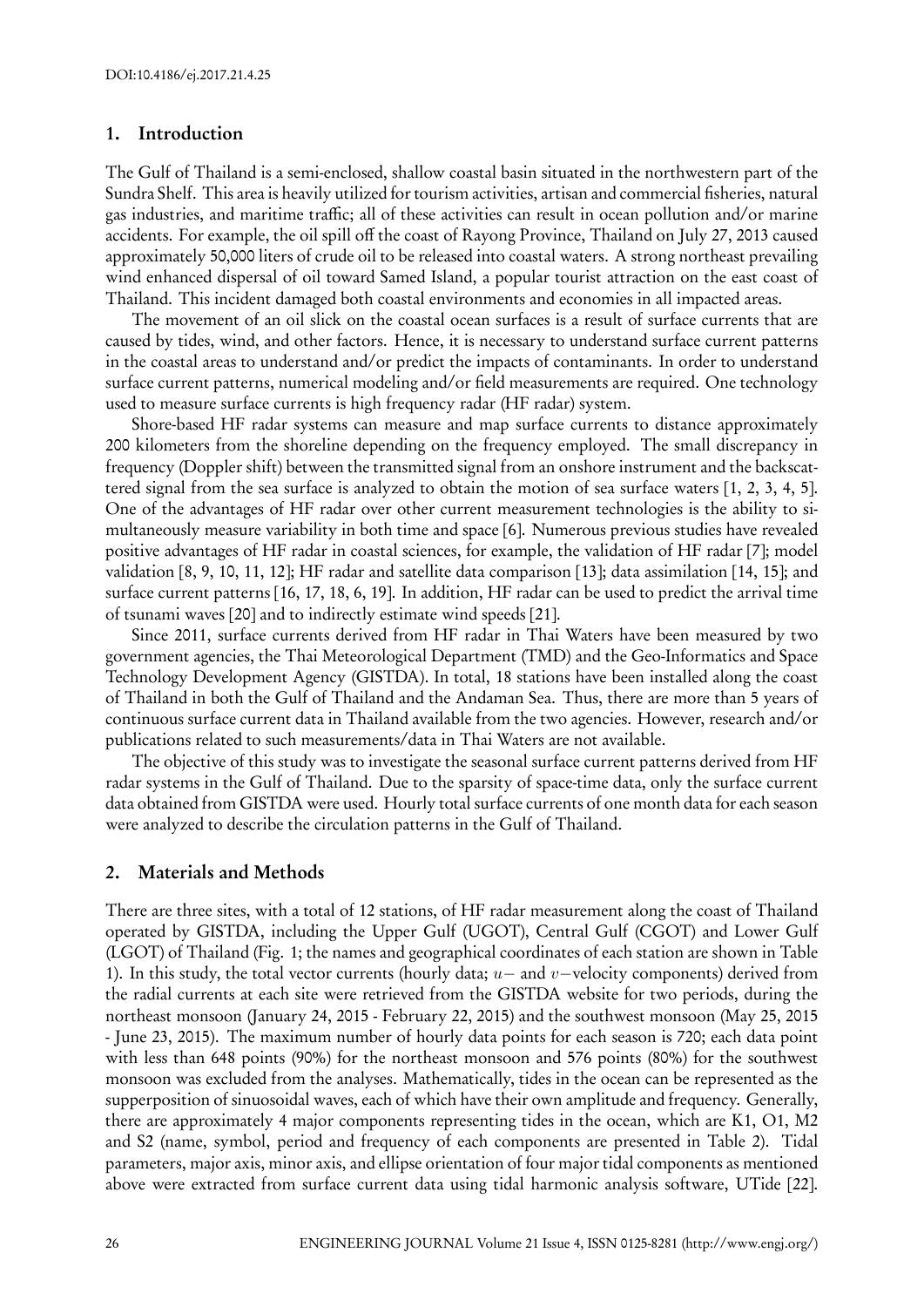These parameters were plotted as a tidal ellipse for each site and season to characterize the major tidal components in the area.



Fig. 1. HF radar stations along the Gulf of Thailand and Andaman Sea. There are total of 12 stations at three sites, UGOT, CGOT, and LGOT (blue boxes) that were used for this study.

Table 1. Geographical coordinate of HF radar station along the coast of the Gulf of Thailand operated by GISTDA.

| Site        | Station     | Longitude (Degree E) | Latitude (Degree N) |
|-------------|-------------|----------------------|---------------------|
| <b>UGOT</b> | <b>PATT</b> | 100.86               | 12.93               |
|             | <b>LAMT</b> | 100.90               | 13.30               |
|             | <b>SAPA</b> | 100.65               | 13.52               |
|             | <b>SASA</b> | 100.34               | 13.49               |
|             | <b>PHET</b> | 100.06               | 13.00               |
|             | <b>SASO</b> | 100.04               | 13.38               |
|             | CHAM        | 99.98                | 12.77               |
| <b>CGOT</b> | LAMA        | 99.14                | 9.78                |
|             | <b>CHAI</b> | 99.28                | 9.43                |
| <b>LGOT</b> | <b>RANO</b> | 100.34               | 7.93                |
|             | <b>SATI</b> | 100.44               | 7.48                |
|             | SONG        | 100.62               | 7.17                |

To investigate the possibility that wind fields may influence the surface current patterns, a 6-hour reanalysis of wind data (ERA-interim), which was obtained from the European Centre for Medium-Range Weather Forecasts (ECMWF) was utilized [23]. Figure 2 demonstrates time series of area averaged of wind velocities at UGOT, CGOT and LGOT during northeast and southwest monsoons. Detail discussions will be mentioned in the next section.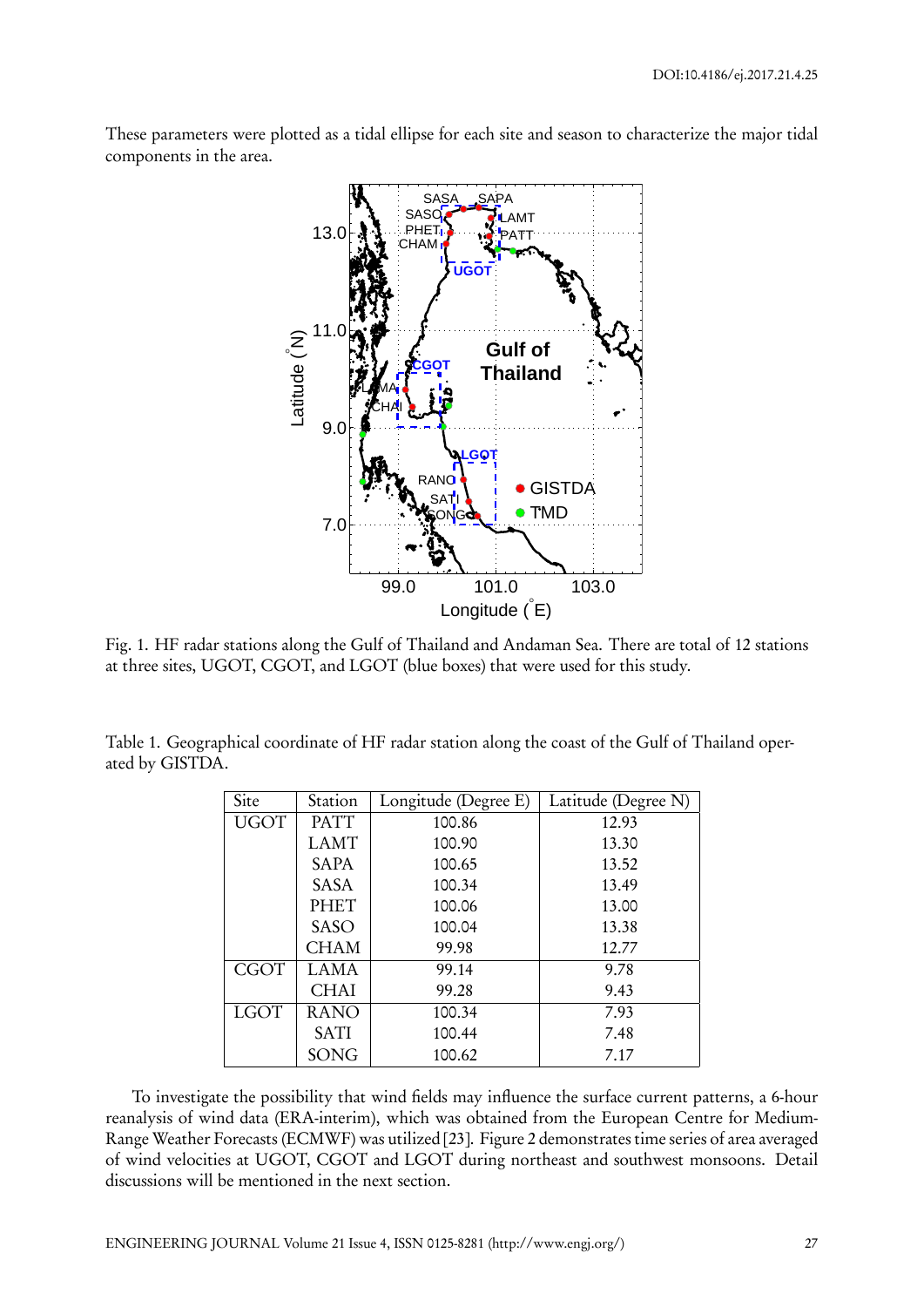| Name                                  |                | Symbol   Period (hour) | Frequency (degree/hour) |
|---------------------------------------|----------------|------------------------|-------------------------|
| Luni-solar Declinational diurnal      | K <sub>1</sub> | 23.93446966            | 15.0410686              |
| Principal Lunar Declinational diurnal | $\Omega$ 1     | 25.81934166            | 13.9430356              |
| Principal Lunar semidiurnal           | M2             | 12.42060122            | 28.9841042              |
| Principal Solar semidiurnal           | S <sub>2</sub> | 12,00000000            | 30.0000000              |

Table 2. Name, symbol, period and frequency of 4 major tidal components used in this study.



Fig. 2. Area averaged (over 6 hr intervals) time series of wind velocities at UGOT (a and b), CGOT (c and d), and LGOT (e and f). Left and right panels represent northeast and southwest monsoons, respectively. Shaded areas depict time that surface current were averaged.

#### **3. Results and Discussion**

#### **3.1. Residual Currents**

The surface current patterns mapped by HF radar at UGOT, CGOT and LGOT are plotted in Fig. 3, Fig. 4 and Fig. 5, respectively. These plots (Fig. 3, Fig. 4 and Fig. 5) are monthly averaged, a data analysis strategy that removes tidal driven currents from the analyses. Hence, the velocity fields in each figure represent the others forces that caused the movement of surface waters, such as winds, waves, density, etc.

The dominant residual current found in the UGOT had a magnitude less than 5.0 cm/s in both seasons (Fig. 3). The circulation patterns of both seasons were nearly identical, which had northeastward movements toward the shallow zones in the upper half of the area, while there were eastward and southward flows in the lower half of the UGOT. The clockwise/counter-clockwise circulation during the southwest/northeast monsoon in the UGOT based on 3D hydrodynamics model studies [24, 25] was not clearly evident from surface current observations based on HF radar. Furthermore, at the entrance of the UGOT, a clockwise circulation and a southward flow along the west coast were apparently observed in both monsoons.

The area averaged wind velocity obtained from ECMWF [23] for the UGOT during the northeast monsoon (shaded area in Fig. 2(a)) indicated that southerly/southeasterly winds were predominant most of the time, while the expected northeasterly winds were only found for a short period of time (around 10 days). During the southwest monsoon (Fig. 2(b)), winds prevailed mostly from the southwest direction. Consider the wind velocity data in the UGOT, it was found that the averaged wind speed (direction) were 0.83 m/s (125.61 degrees) and 2.48 m/s (249.26 degrees) for northeast and southwest monsoon, respectively. According to wind-driven circulation, in the Northern Hemisphere, the surface current caused by wind stress tends to deviated to the right hand side of the wind direction [26, 25]. Therefore from the averaged wind direction for both monsoons, they can be used to explain why the residual current patterns in both periods were nearly identical and why they circulated in the clockwise direction (From Fig. 2(a) and Fig. 2(b)), southerly and southwesterly winds were predominant).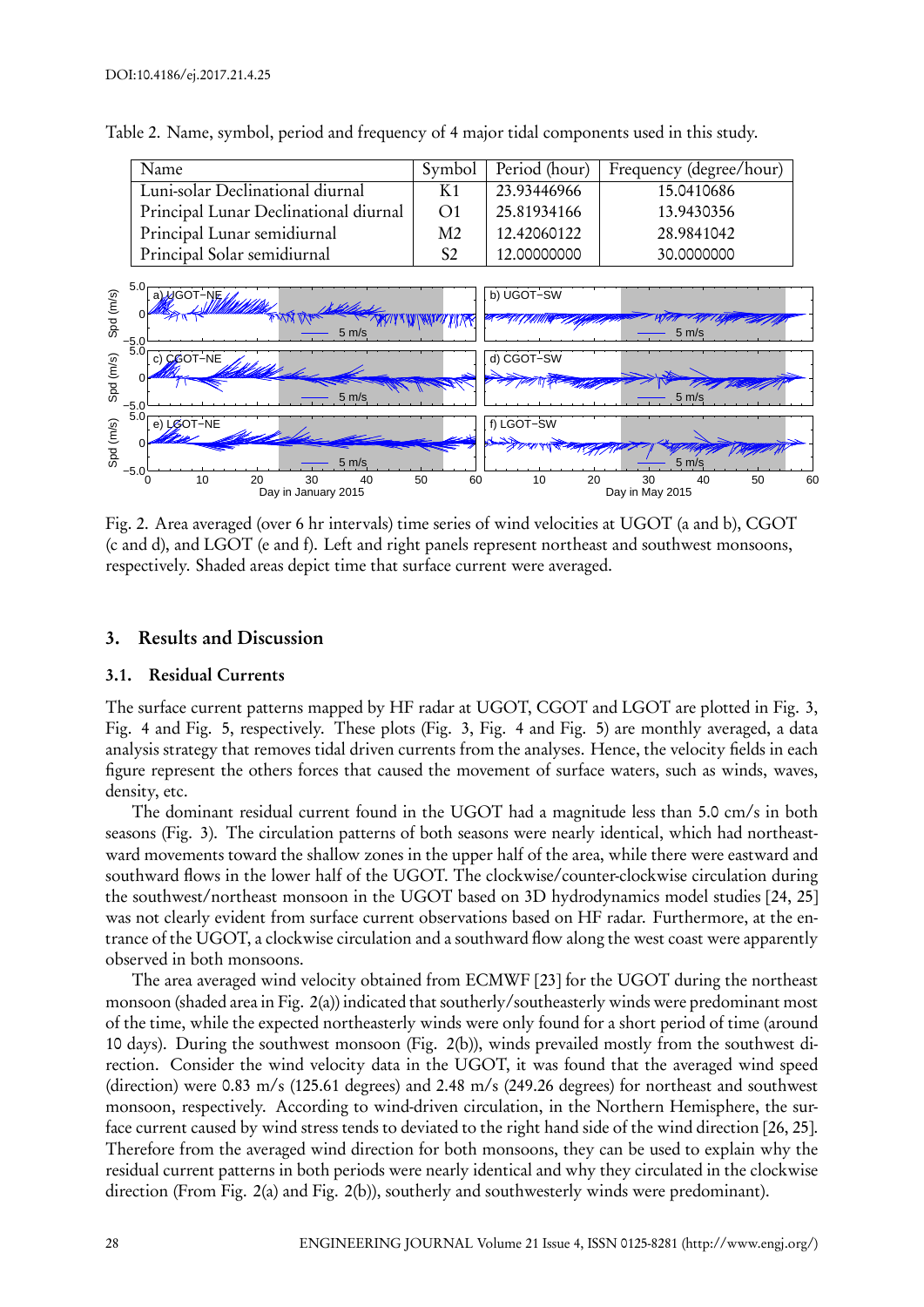

Fig. 3. Averaged surface currents over 720 hourly measurements at UGOT during two different monsoons: a) northeast monsoon (24 January - 22 February 2016); and b) southwest monsoon (25 May - 23 June 2016). Scale of the current is shown at the bottom.

Unlike the UGOT, the CGOT was more exposed to external forces such as winds and waves. At the western and southern borders, the CGOT is aligned with the coast; at the northern and eastern borders the CGOT is composed of open waters with some obstructions from the small islands positioned in a north-south direction (see Fig. 1 and Fig. 4). The residual surface current patterns were different from one season to another in the CGOT (Fig. 4). Strong northwestward flows with magnitudes of approximately 15 cm/s were observed during the northeast monsoon. On the other hand, 5-10 cm/s of northeastward residual currents existed during the southwest monsoon.

The residual current patterns found in this site were also related to the direction of the winds as depicted in Fig. 2(c) and Fig. 2(d), for the northeast and the southwest monsoons, respectively. The averaged wind speed (direction) were 3.28 m/s (98.73 degrees) and 3.00 m/s (257.85 degrees) for northeast and southwest monsoon, respectively. As mentioned above, northeast to southeast prevailing winds caused the surface flow to move to the right of the wind direction as shown in Fig. 4(a) (wind-driven flow), which would be expected to result in the pile up of water on the west coast. During the southwest monsoon, southwesterly winds caused the surface current to flow in the east to northeast direction (Fig. 4(b)). Considering the magnitude of residual current, it was stronger during the northeast monsoon than during the southwest monsoon (the averaged surface current during northeast and southwest monsoons were 16.6 and 12.1 cm/s, respectively). This may be explained by the fact that land obstructs the southwesterly winds, which would decrease the wind speed.

Wind velocities in the LGOT presented similar patterns as found in the CGOT (see Fig. 2(e) and Fig. 2(f)). The averaged wind speed (direction) were 4.60 m/s (91.49 degrees) and 2.37 m/s (245.62 degrees) for northeast and southwest monsoon, respectively. Hence, the surface residual current patterns were expected to be the same in the two sites. Geographically, the LGOT has the most exposure to the sea compared to the other two sites. The LGOT is open waters on the eastern side, while a long straight shoreline is situated on the western side. Strong winds and waves during the northeast monsoon may cause strong northwestward longshore transport along the coast (blue shaded arrows in Fig. 5(a)). This strong longshore transport did not exist during the southwest monsoon (Fig. 2(b)); only the northeast flow caused by southwesterly wind were observed. As mentioned above, strong residual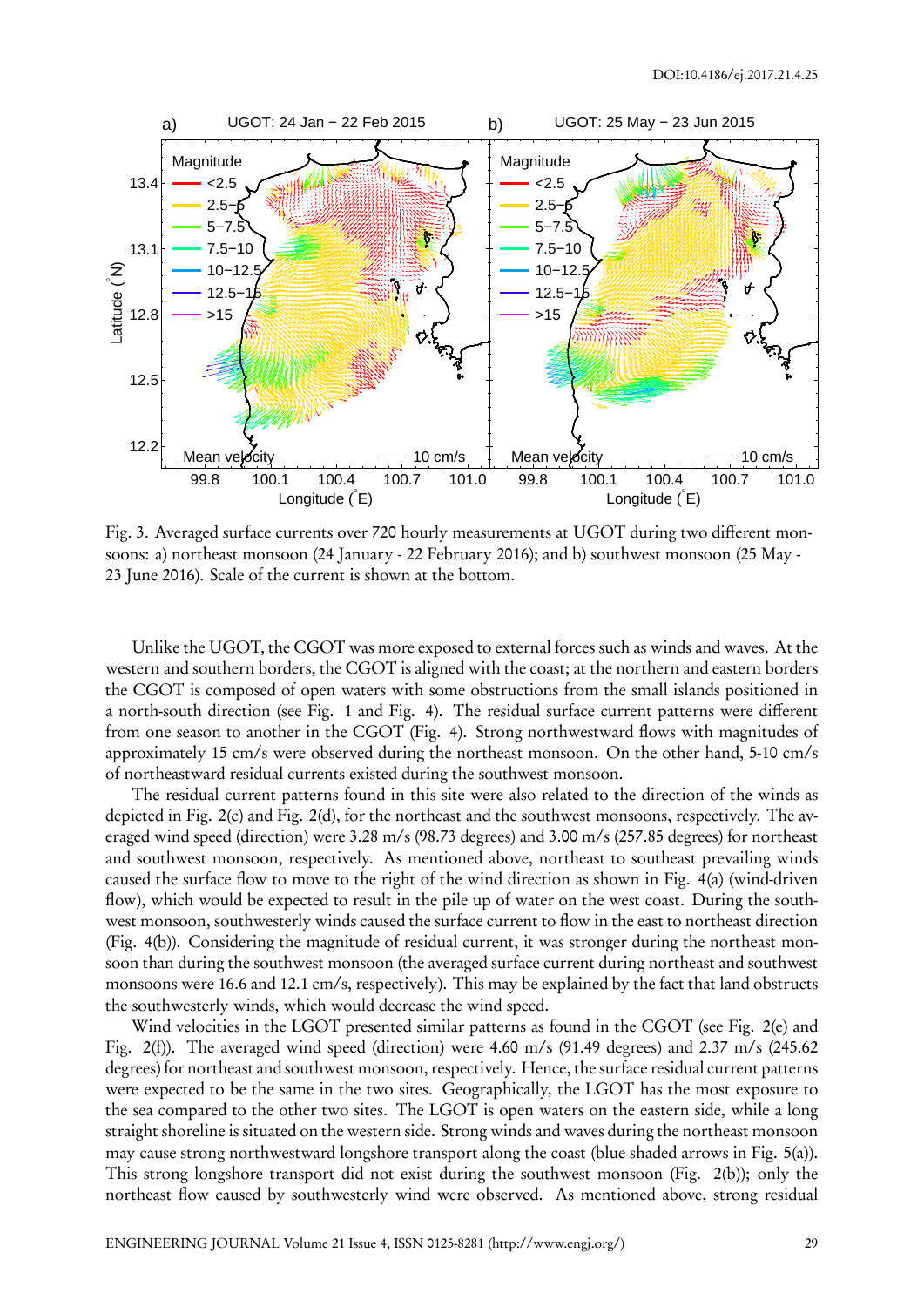currents (order of 10-20 cm/s) were observed during the northeast monsoon, while 5-10 cm/s residual flows were existent during the southwest monsoon in the CGOT and LGOT. An interesting feature that found during the northeast monsoon was the development of anti-cyclonic eddies or clockwise circulation [27, 28] near the northeast corner of the LGOT (see Fig 5(a)). However, these eddies need further study to ascertain if they are noise or if they are real features. For clarity, the question of eddies in the LGOT should be revisited by means of numerical model experiments and/or the analysis of new data sets covering different northeast monsoon periods.



Fig. 4. Averaged surface currents over 720 hourly measurements at CGOT. Details are the same as Fig. 3.



Fig. 5. Averaged surface currents over 720 hourly measurements at LGOT. Details are the same as Fig. 3.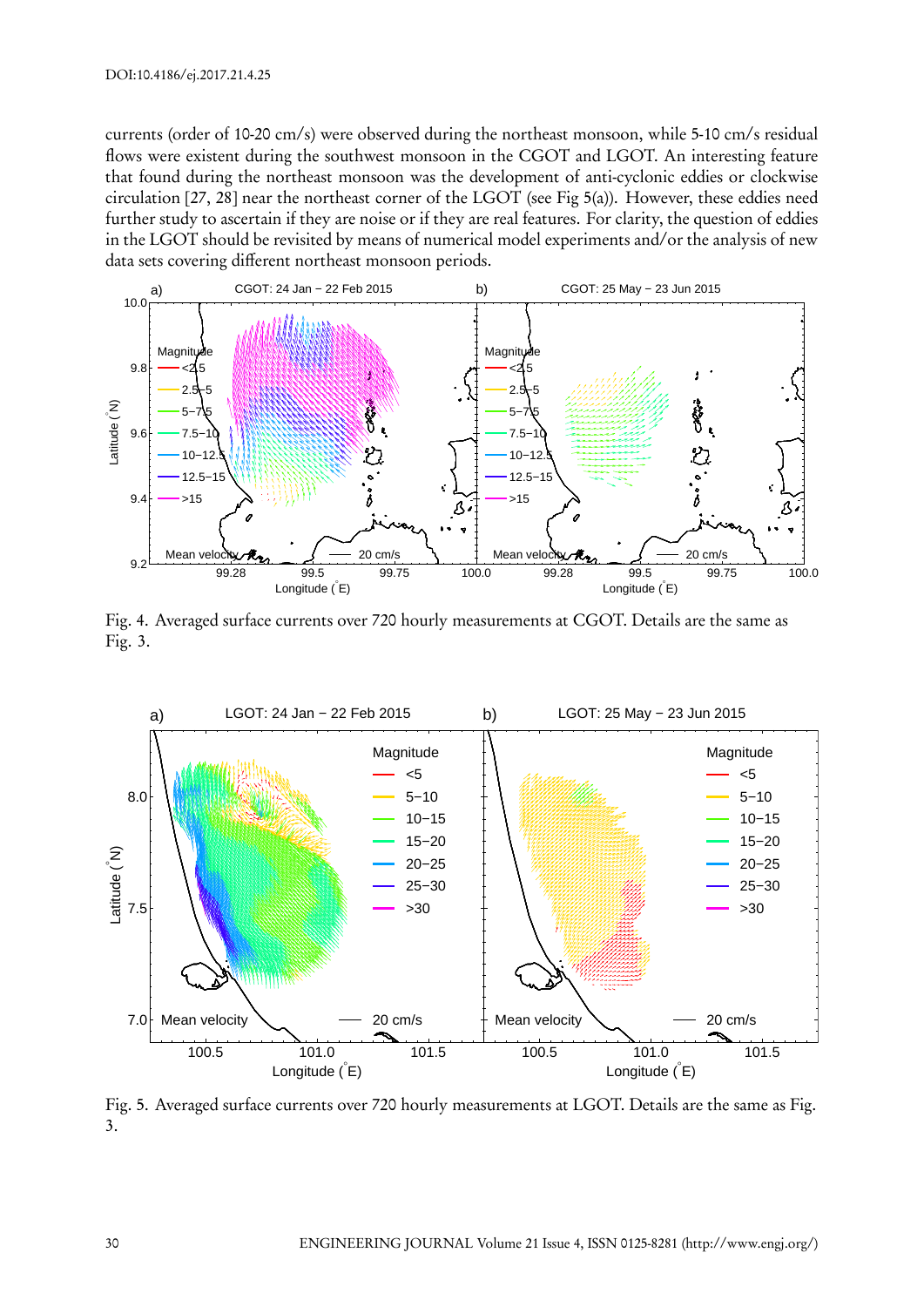#### **3.2. Area Averaged Surface Current**

The analyses described above demonstrated surface currents in the Gulf of Thailand when tidal signals were disregarded (i.e., fluctuations of surface currents due to tides were removed from Fig. 3, Fig. 4 and Fig. 5 in the process of creating monthly averaged data). While monthly averaged (tide signal removed) data have benefits, they also miss salient points related to tides and/or other short-term events. There are two predominant methods to investigate short-time events related to fluctuations of surface currents in time based on HF radar data: 1) applying area averaging to the data; or 2) considering the time series of surface currents for particular points of interest. To include all data points in each of the three study sites examined here, an area averaging of surface currents was selected. Figure 6 shows an area averaging of surface currents at all three sites and for both monsoons. At the UGOT, tide was clearly the major force causing water movement the north-south direction (see Fig. 6(a) and Fig. 6(b)). The time variation in tidal currents in the UGOT coincided with spring and neap tides. Strong and slow surface currents existed during spring and neap tides, respectively. The area averaged current was found to be approximately 5 and 35 cm/s during neap and spring tides, respectively. At the CGOT and LGOT, time variations in surface currents showed similar features. However, the magnitude of area averaged current in these 2 sites was in the order of 5-30 cm/s. During southwest monsoon, tides were the most dominant force controlling the flows in these sites as demonstrated by spring and neap tide features (see Fig. 6(d) and Fig. 6(f)). During high and low tides, northeastward and southeastward flows were present, in contrast, during the northeast monsoon spring and neap tide features disappeared. Therefore, tides were not the major force in these two sites during the northeast monsoon. It was found that most of the time surface currents flowed in a northwest direction, which was consistent with the time averaged surface currents as explained above (see Figure 4a and 5a). Easterly winds, as depicted in Fig. 2(c) and Fig. 2(e), may play significant roles to overrule tidal forcing. This could explain why spring and neap tide features disappeared. However, this statement needs further investigation (e.g., wind-driven currents can be studied by using numerical hydrodynamics models). In addition, during the northeast monsoon, strong wave force and high peak of water level at the CGOT and LGOT causes the existence of the longshore transport in the northward direction. As a result, sediment is transported northward along the shoreline [29].



Fig. 6. Spatially averaged surface current time variations at UGOT, CGOT, and LGOT over the 30 day period. Left panel depicts the variations during the northeast monsoon (NE), while the right panel is for the southwest monsoon (SW).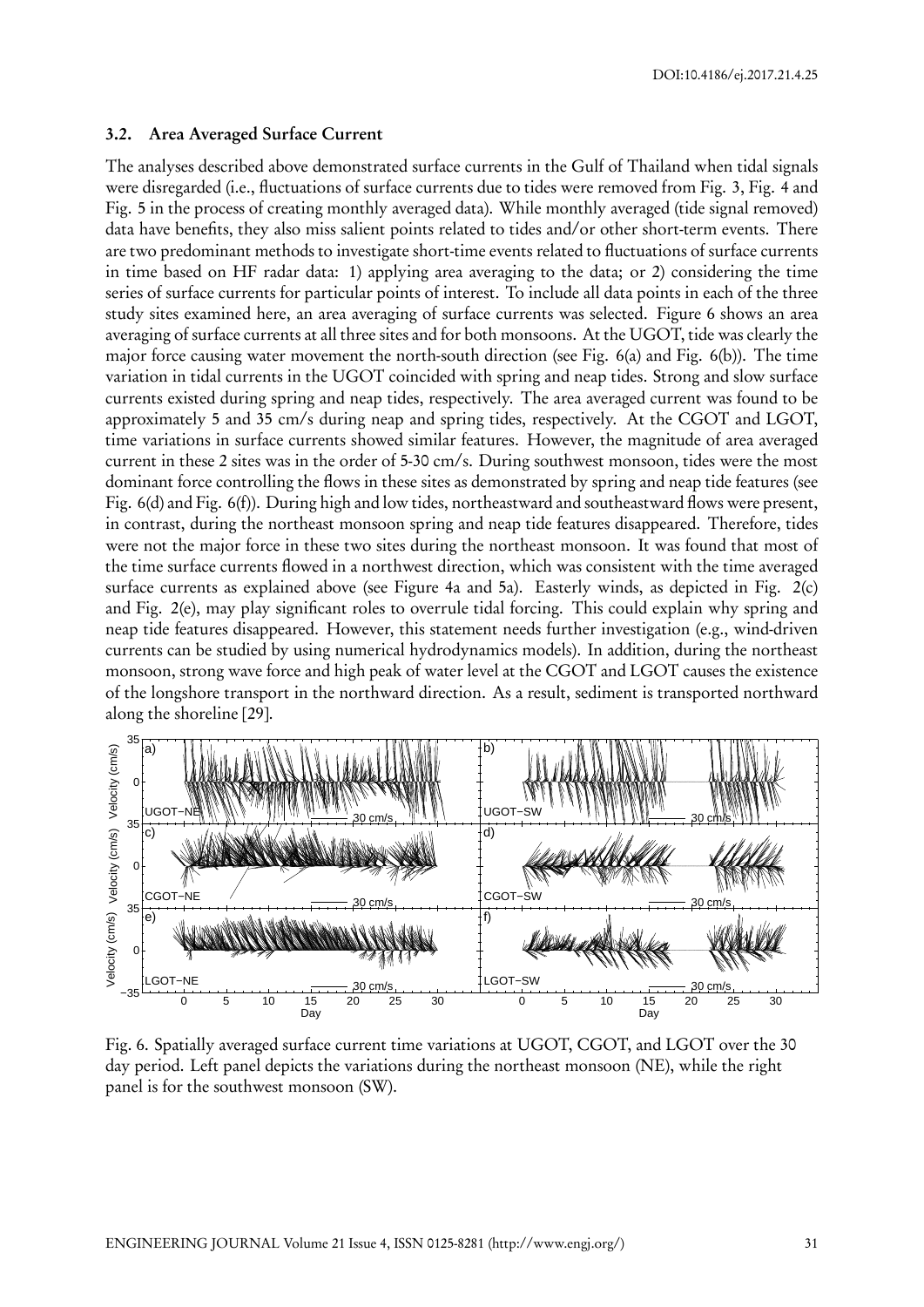#### **3.3. Harmonic Analysis of Surface Currents**

The previous sections explain time and area averaged surface currents in the Gulf of Thailand and show that the features found in the three sites of study area have both similarity and differences depending on location and season. In this section, UTide software [22] was used to extract semi-major and semi-minor axes for K1, O1, M2, and S2 tidal current components. For brevity, only tidal ellipses (semi-major and semi-minor axes) of K1 and M2 tidal components for these three sites are shown; moreover, because tidal ellipses during northeast and southwest monsoons had small differences in directions, only the results of the northeast monsoon are shown (see Fig. 7, Fig. 8 and Fig. 9). In the figures, the major and minor axes were plotted in blue and red lines, respectively. The major axis depicts the main direction of tidal current (longest axis), while the minor axis (shortest axis) represents the less dominant [22]. The magnitude of major and minor axes will explain how tidal current circulates in 24 hours. If the magnitude of the minor axis is a half of the major axis that lays in the north-south direction, it is expected to see tidal ellipse elongates in the north-south direction and tidal current propagates around the center of tidal ellipse.



Fig. 7. Tidal ellipse parameters during the northeast monsoon at UGOT. Major axes (blue line) and minor axes (red line) of K1 (left panel) and M2 (right panel).

Most of the data point in the area (both K1 and M2 components) had semi-major axis laid in the north-south direction in the UGOT (Fig. 7). This coincided with the area averaged surface currents shown in Fig. 6(a), which has the flow in a north-south direction. The magnitude of the semi-minor axis was much smaller than the semi-major axis. This further explains how tides significantly propagated in and out the UGOT in the north-south direction. As a result, flood and ebb currents propagated in the north-south direction as mentioned in [25]. More detailed analyses of the UGOT tidal data showed that the orientation angles of all four components (K1, O1, M2 and S2) at each data point in the UGOT mostly had positive signs. Hence, tidal waves circulated in a counter-clockwise direction, consistent with 3D model simulations of this site [24, 25]. Comparing the magnitude of semi-major axis of K1 and M2 tidal components observed in this study it was found that both have nearly the same magnitudes, which are approximately 40 cm/s. However, the amplitude of K1 and M2 tides obtained from the harmonic analysis of available water level (1 month period) situated in the UGOT found that the K1 tide (a dominant component in the UGOT) was about 10 cm higher than the M2 tide.

Tidal ellipse of K1 tides differed from M2 tides both in shape and magnitude in the CGOT (see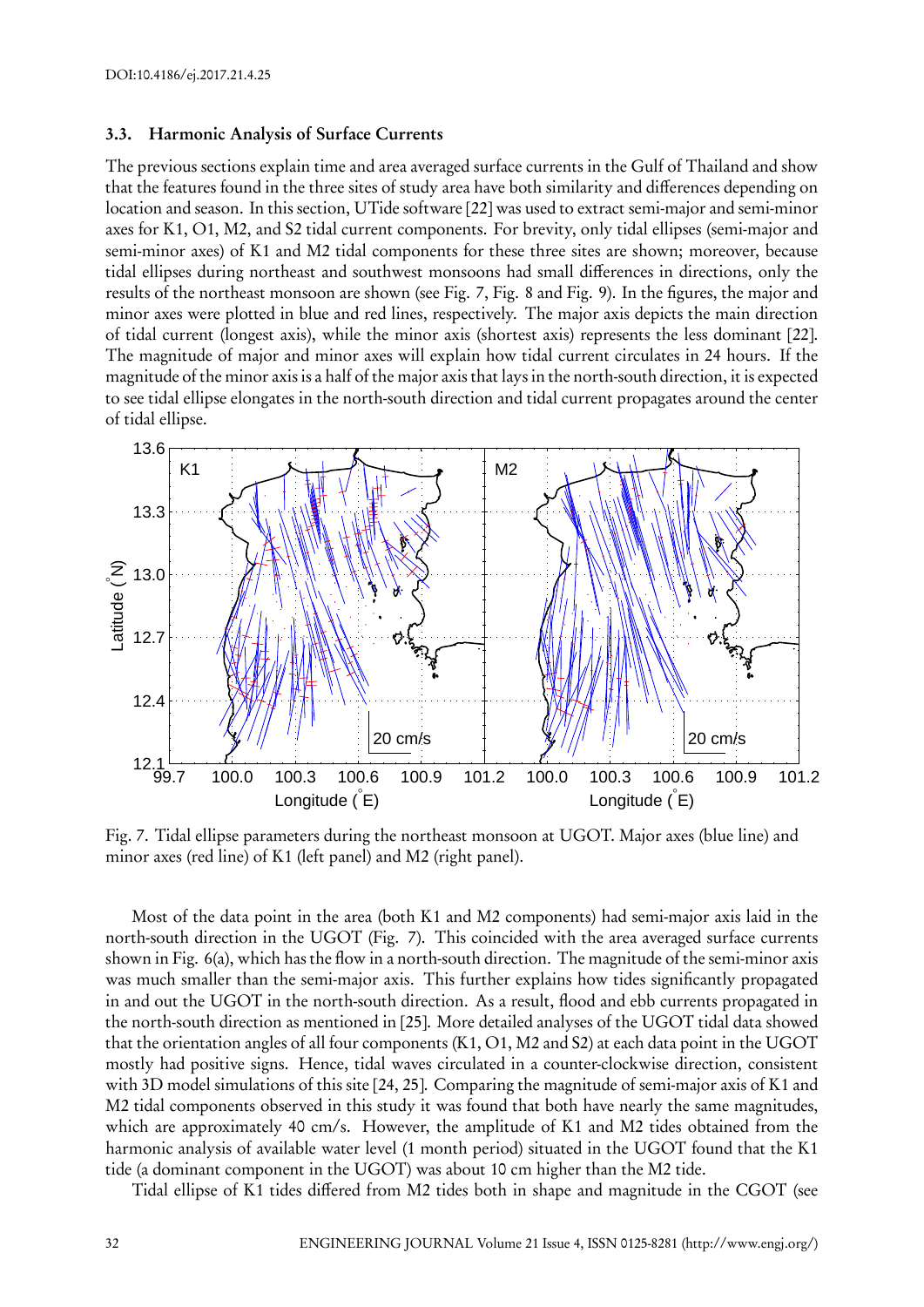Fig. 8). For the K1 component, semi-major and semi-minor axes were less different in magnitude, therefore tidal ellipses were broader than in the case of the UGOT. As for M2 components in the CGOT, the semi-major axis was dominant. However, both tidal current components had semi-major axes mainly laid in the north-south direction. The comparison of magnitude of semi-axis between K1 and M2 tidal components has shown that magnitude of K1 component was about 2 times higher than M2 components. This observation coincides with the amplitude of K1 and M2 tides obtained from available water levels in the area, which show that the K1 tide was a major component in this site. Considering the orientation angles of each component, a positive sign was found in both K1 and O1 components, therefore these two tidal components propagated in a counter-clockwise direction. For the M2 component, the clockwise circulation was found in the south, while the counter-clockwise circulation was found in the north of the CGOT area.



Fig. 8. Tidal ellipse parameters during the northeast monsoon at CGOT. Details as in Fig. 7.

Unlike the other two sites, semi-major axis of M2 component in LGOT was more aligned in the eastwest direction, while the K1 component still laid in the north-south direction (see Fig. 9). Moreover, for the M2 component the magnitude of semi-minor axis was close to the magnitude of semi-major axis, which was similar to the case of the K1 component of CGOT. In addition, the magnitude of semi-major axis of the K1 component was about three times larger than the M2 component. The orientation angle of both diurnal (K1 and O1) and semi-diurnal (M2 and S2) components was in the opposite direction. During the northeast and southwest monsoons, diurnal components tended to rotate in the counterclockwise direction, while semi-diurnal components tended to rotate in the clockwise direction.

From the 3D numerical model work for the Eastern Peninsular of Malaysia [30] (Gulf of Thailand is included in the model domain), it was found that K1 tidal component rotated in the counter-clockwise direction in all sites (UGOT, CGOT and LGOT), while M2 tidal component rotated in the clockwise direction. These findings are in agreement with the results found in this study.

#### **4. Conclusions**

Sea surface current data is crucially important for coastal managers and other agencies involved in marine pollution, marine conflicts, and maritime accidents. Spatial and temporal variations of sea surface currents are also vital in providing information that can predict the future. One detection system that can deal with variations in sea surface currents is HF radar. Recently, in the Gulf of Thailand, HF radar system sites were situated in the Upper Gulf, the Central Gulf and the Lower Gulf. All three sites are operated and maintained by GISTDA. Since there is sparse research on surface current patterns in terms of observation measurements in the Gulf, this paper provided details for monsoon events in 2015.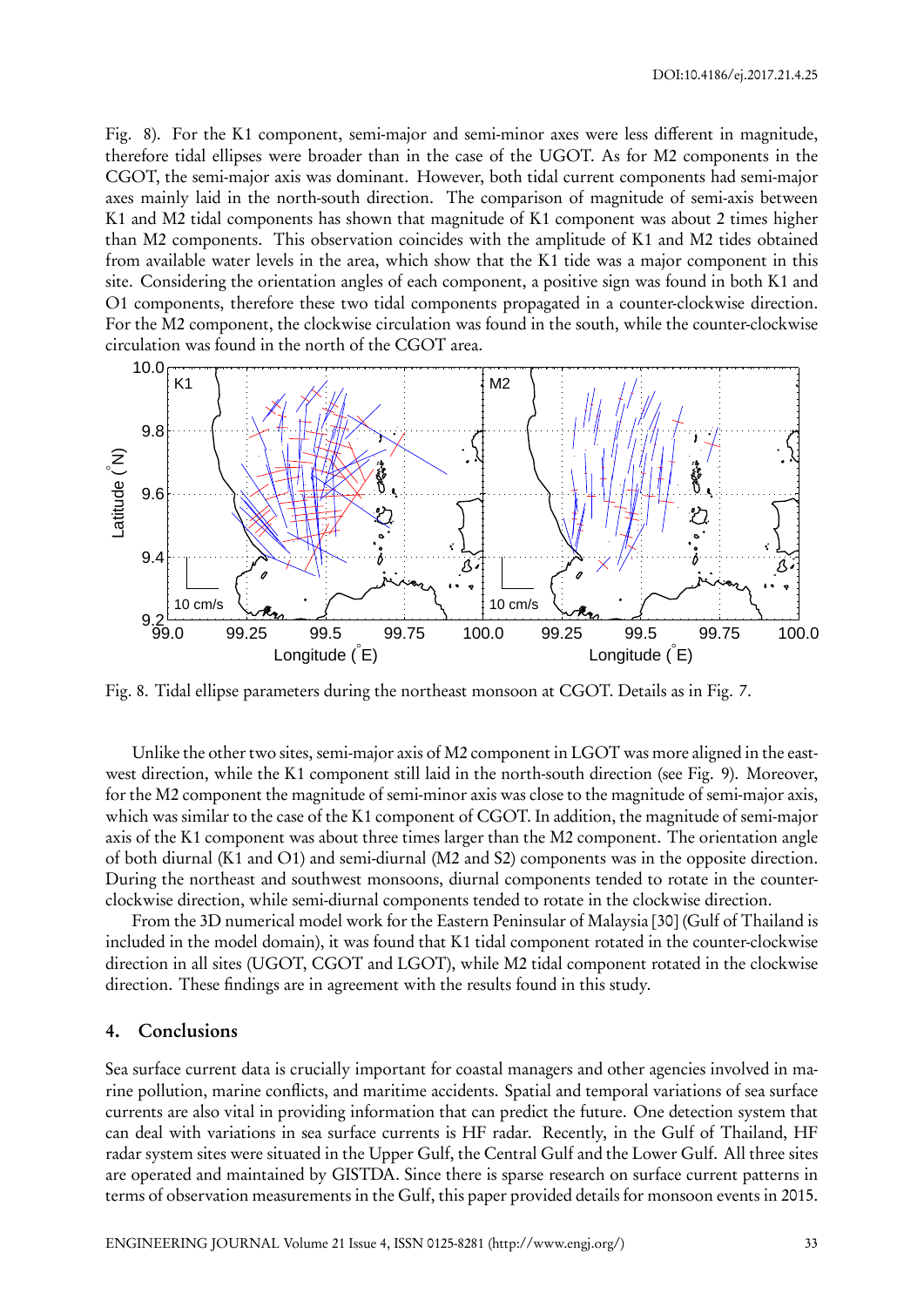

Fig. 9. Tidal ellipse parameters during the northeast monsoon at LGOT. Details as in Fig. 7.

Analysis of 1 month total vector currents for the northeast monsoon and southwest monsoon revealed that surface current pattern in the Gulf of Thailand changed from one season to another. In the UGOT, time averaged surface currents (residual) and area averaged surface currents showed no significant difference between the two seasons. This may be explained by the influence of southerly/southwesterly winds at this site. The north-south current flow direction was significantly controlled by tidal forcing. At CGOT and LGOT, southwesterly winds force the residual surface current to move in the northeast direction. During the northeast monsoon, the easterly winds generated northwestward current flow along the coast on the western side of the UGOT. An interesting feature became evident when area averaging of surface current of CGOT and LGOT was applied during the northeast monsoon; area averaging data showed the disappearance of spring and neap tide signals that are supposed to exist in both sites. Instead of having spring and neap tide signals, results shown here showed strong northwestward flow for almost the entire month. Another interesting feature was the existence of anti-cyclonic eddies located at the top right (i.e., northeast) corner of the LGOT during the southwest monsoon, which may or may not be real features. These last two features require further investigation by means of numerical modeling or the analysis of other sets of data.

Tidal ellipse analysis using UTide software showed that the rotation of each tidal component differed from one area to another area. In the UGOT, a counter-clockwise of all tidal components was dominant for both seasons. At CGOT and LGOT counter-clockwise circulation was dominant for diurnal tidal components (K1 and O1) and vice versa for semi-diurnal tidal components (M2 and S2). Furthermore, at CGOT tidal ellipse for diurnal components was wider than semi-diurnal components, which contrary to the tides in LGOT. The alignment of the semi-major axis of M2 component at LGOT is in the east-west direction, which was clearly different from others site.

This study revealed seasonal variations in surface current patterns exist in the Gulf of Thailand through the analysis of currents obtained from HF radar. There still unclear messages that required further study. Analysis of longer observation data or new data set or numerical model study in each site will be taken into consideration in the future studies.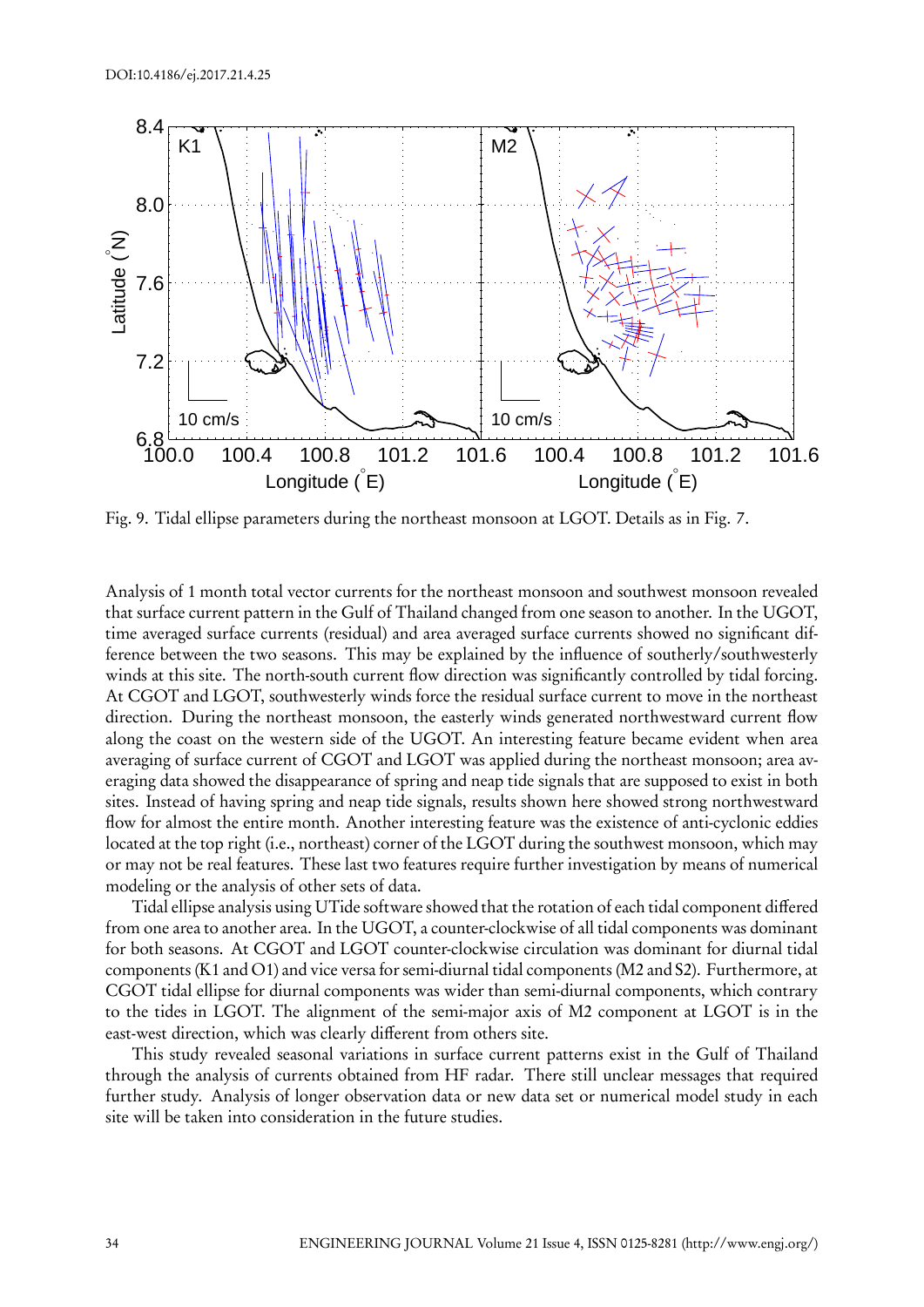#### **Acknowledgements**

This research was partially supported by Grants for Development of New Faculty Staff, Ratchadaphiseksomphot Endowment Fund, Chulalongkorn University. The author very much appreciates Dr. Gerald G. Plumley for his help during manuscript preparation. Special thanks to the Geo-Informatics and Space Technology Development Agency (Public Organization) for total surface current data. The author also thanks the reviewers for the comments to improve the manuscript.

#### **References**

- [1] R. H. Stewart and J. W. Joy, "High frequency radio measurements of ocean currents," in *Engineering in the Ocean Environment, Ocean 73 - IEEE International Conference on*, September 1973, pp. 64–67.
- [2] ——, "HF radio measurements of surface currents," *Deep Sea Research and Oceanographic Abstracts*, vol. 21, no. 12, pp. 1039–1049, 1974. [Online]. Available: http://www.sciencedirect.com/science/article/pii/0011747174900667
- [3] D. E. Barrick, M. W. Evans, and B. L. Weber, "Ocean surface currents mapped by radar," *Science*, vol. 198, no. 4313, pp. 138–144, 1977.
- [4] J. D. Paduan and L. Washburn, "High-Frequency Radar Observations of Ocean surface Currents," *Annual Review of Marine Science*, vol. 5, no. 1, pp. 115–136, 2013. [Online]. Available: http://dx.doi.org/10.1146/annurev-marine-121211-172315
- [5] A. Joseph, "Chapter 4 Remote Mapping of Sea Surface Currents Using HF Doppler Radar Networks," in *Measuring Ocean Currents*, A. Joseph, Ed. Boston: Elsevier, 2014, pp. 109–137. [Online]. Available: http://www.sciencedirect.com/science/article/pii/B9780124159907000041
- [6] R. Tokeshi, K. Ichikawa, S. Fujii, K. Sato, and S. Kojima, "Estimating the geostrophic velocity obtained by hf radar observations in the upstream area of the kuroshio," *Journal of Oceanography*, vol. 63, no. 4, pp. 711–720, 2007. [Online]. Available: http://dx.doi.org/10.1007/s10872-007- 0062-1
- [7] P. Lorente, S. Piedracoba, and E. A. Fanjul, "Validation of high-frequency radar ocean surface current observations in the nw of the Iberian Peninsula," *Continental Shelf Research*, vol. 92, pp. 1–15, 2015.
- [8] D. Prandle and D. Ryder, "Comparison of observed (HF radar) and modelled nearshore velocities," *Continental Shelf Research*, vol. 9, no. 11, pp. 941–963, 1989. [Online]. Available: http://www.sciencedirect.com/science/article/pii/0278434389900010
- [9] D. Prandle, "A new view of near-shore dynamics based on observations from HF Radar," *Progress in Oceanography*, vol. 27, no. 3, pp. 403–438, 1991. [Online]. Available: http://www.sciencedirect.com/science/article/pii/007966119190030P
- [10] A. M. Davies, P. Hall, M. J. Howarth, P. Knight, and R. Player, "A detailed comparison of measured and modeled wind-driven currents in the North Channel of the Irish Sea," *Journal of Geophysical Research: Oceans*, vol. 106, no. C9, pp. 19 683–19 713, 2001. [Online]. Available: http://dx.doi.org/10.1029/2001JC900005
- [11] J.-C. Mau, D.-P. Wang, D. S. Ullman, and D. L. Codiga, "Comparison of observed (hf radar, adcp) and model barotropic tidal currents in the new york bight and block island sound," *Estuarine, Coastal and Shelf Science*, vol. 72, no. 1–2, pp. 129–137, 2007. [Online]. Available: http://www.sciencedirect.com/science/article/pii/S0272771406004872
- [12] F. O'Donncha, M. Hartnett, S. Nash, L. Ren, and E. Ragnoli, "Characterizing observed circulation patterns within a bay using HF radar and numerical model simulations," *Journal of Marine Systems*, vol. 142, pp. 96–110, 2015. [Online]. Available: http://www.sciencedirect.com/science/article/pii/S0924796314002346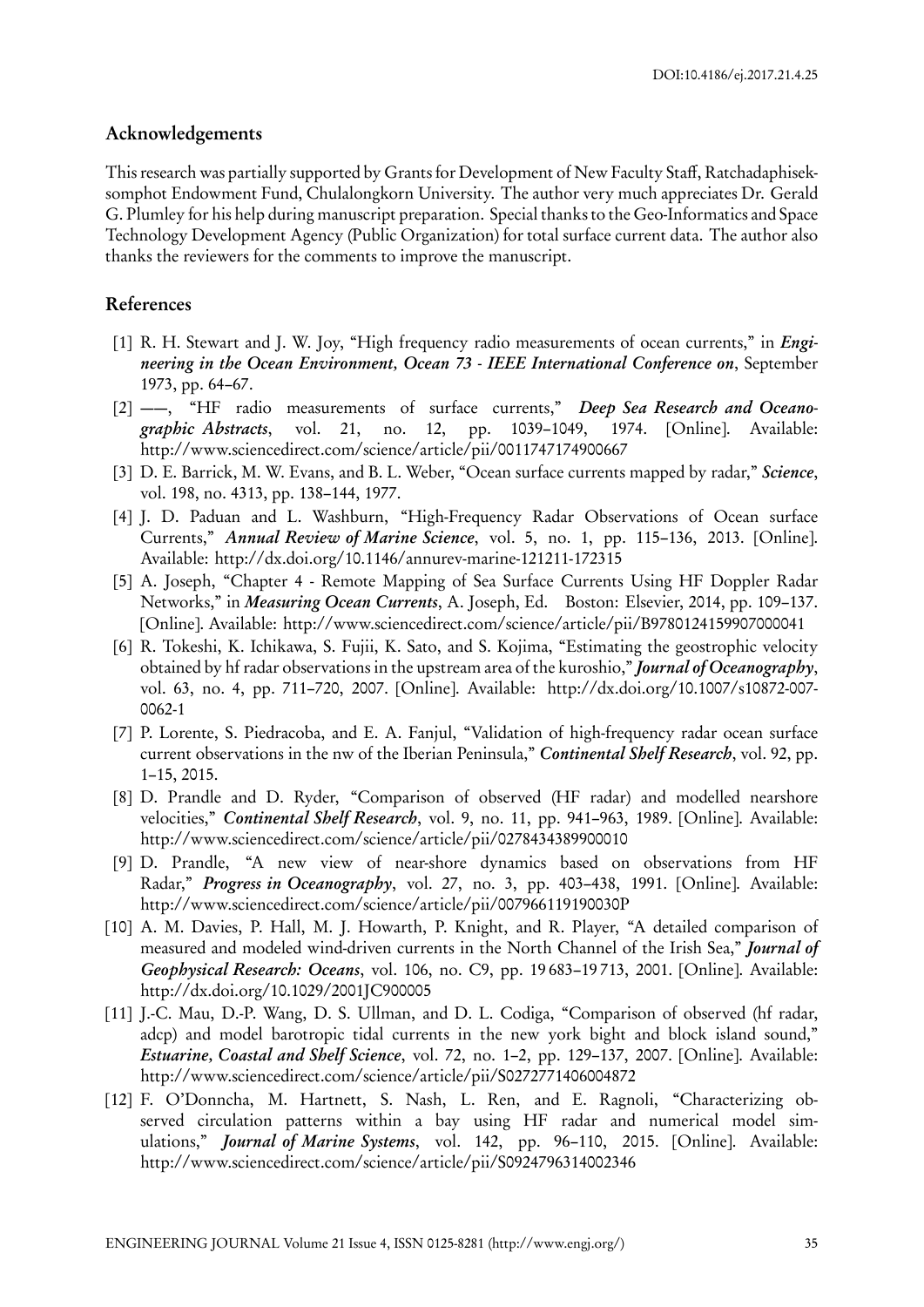- [13] A. Pascual, A. Lana, C. Troupin, S. Ruiz, Y. Faugère, R. Escudier, and J. Tintoré, "Assessing SARAL/AltiKa Data in the Coastal Zone: Comparisons with HF Radar Observations," *Marine Geodesy*, vol. 38, no. sup1, pp. 260–276, 2015. [Online]. Available: http://dx.doi.org/10.1080/01490419.2015.1019656
- [14] E. V. Stanev, J. Schulz-Stellenfleth, J. Staneva, S. Grayek, J. Seemann, and W. Petersen, "Coastal observing and forecasting system for the german bight - estimates of hydrophysical states," *Ocean Science*, vol. 7, no. 5, pp. 569–583, 2011. [Online]. Available: http://www.oceansci.net/7/569/2011/
- [15] G. Gopalakrishnan and A. F. Blumberg, "Assimilation of HF radar-derived surface currents on tidal-timescales," *Journal of Operational Oceanography*, vol. 5, no. 1, pp. 75–87, 2012. [Online]. Available: http://dx.doi.org/10.1080/1755876X.2012.11020133
- [16] D. Prandle, "The Fine-Structure of Nearshore Tidal and Residual Circulations Revealed by H.F. Radar Surface Current Measurements," *Journal of Physical Oceanography*, vol. 17, no. 2, pp. 231–245, 1987. [Online]. Available: http://dx.doi.org/10.1175/1520- 0485(1987)017<0231:TFSONT>2.0.CO;2
- [17] G. Marmorino, L. Shay, B. Haus, R. Handler, H. Graber, and M. Horne, "An EOF analysis of HF Doppler radar current measurements of the Chesapeake Bay buoyant outflow," *Continental Shelf Research*, vol. 19, no. 2, pp. 271–288, 1999. [Online]. Available: http://www.sciencedirect.com/science/article/pii/S0278434398000788
- [18] T. M. Cook and L. K. Shay, "Surface M2 tidal currents along the North Carolina shelf observed with a high-frequency radar," *Journal of Geophysical Research: Oceans*, vol. 107, no. C12, pp. 15–1–15–12, 2002, 3222. [Online]. Available: http://dx.doi.org/10.1029/2002JC001320
- [19] M. K. Gough, N. Garfield, and E. McPhee-Shaw, "An analysis of HF radar measured surface currents to determine tidal, wind-forced, and seasonal circulation in the Gulf of the Farallones, California, United States," *Journal of Geophysical Research: Oceans*, vol. 115, no. C4, 2010, c04019. [Online]. Available: http://dx.doi.org/10.1029/2009JC005644
- [20] B. Lipa, J. Isaacson, B. Nyden, and D. Barrick, "Tsunami Arrival Detection with High Frequency (hf) Radar," *Remote Sensing*, vol. 4, no. 5, pp. 1448 – 1461, 2012. [Online]. Available: http://www.mdpi.com/2072-4292/4/5/1448
- [21] W. Shen, K.-W. Gurgel, G. Voulgaris, T. Schlick, and D. Stammer, "Wind-speed inversion from HF radar first-order backscatter signal," *Ocean Dynamics*, vol. 62, no. 1, pp. 105–121, 2012. [Online]. Available: http://dx.doi.org/10.1007/s10236-011-0465-9
- [22] D. L. Codiga, "Unified tidal analysis and prediction using the Utide Matlab functions," Graduate School of Oceanography, University of Rhode Island, Narragansett, Rhode Island, USA, Tech. Rep., 2011.
- [23] D. P. Dee, S. M. Uppala, A. J. Simmons, P. Berrisford, P. Poli, S. Kobayashi, U. Andrae, M. A. Balmaseda, G. Balsamo, P. Bauer, P. Bechtold, A. C. M. Beljaars, L. van de Berg, J. Bidlot, N. Bormann, C. Delsol, R. Dragani, M. Fuentes, A. J. Geer, L. Haimberger, S. B. Healy, H. Hersbach, E. V. Hólm, L. Isaksen, P. Kållberg, M. Köhler, M. Matricardi, A. P. McNally, B. M. Monge-Sanz, J.-J. Morcrette, B.-K. Park, C. Peubey, P. de Rosnay, C. Tavolato, J.-N. Thépaut, and F. Vitart, "The ERA-Interim reanalysis: configuration and performance of the data assimilation system," *Quarterly Journal of the Royal Meteorological Society*, vol. 137, no. 656, pp. 553–597, 2011. [Online]. Available: http://dx.doi.org/10.1002/qj.828
- [24] A. Buranapratheprat, K. O. Niemann, T. Yanagi, S. Matsumura, and P. Sojisuporn, "Circulation in the Upper Gulf of Thailand investigated using a three-dimensional hydrodynamics model," *Burapha Science Journal*, vol. 14, no. 1, pp. 99–113, 2009.
- [25] S. Saramul and T. Ezer, "On the dynamics of low latitude, wide and shallow coastal system: numerical simulations of the Upper Gulf of Thailand," *Ocean Dynamics*, vol. 64, no. 4, pp. 557–571, 2014. [Online]. Available: http://dx.doi.org/10.1007/s10236-014-0703-z